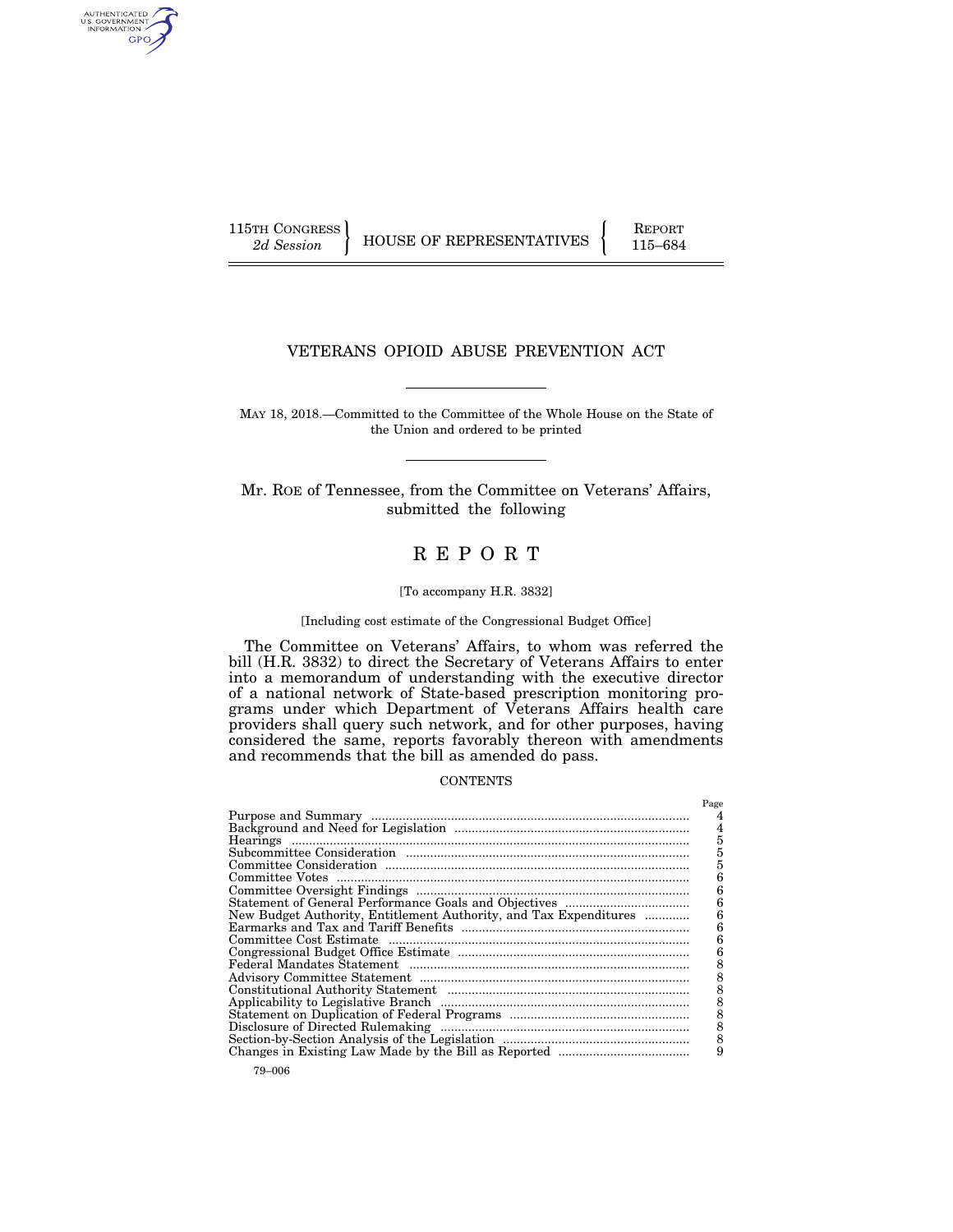The amendments are as follows:

Strike all after the enacting clause and insert the following:

#### **SECTION 1. SHORT TITLE.**

This Act may be cited as the ''Veterans Opioid Abuse Prevention Act''.

#### **SEC. 2. DEPARTMENT OF VETERANS AFFAIRS PARTICIPATION IN NATIONAL NETWORK OF STATE-BASED PRESCRIPTION DRUG MONITORING PROGRAMS.**

(a) IN GENERAL.—Chapter 17 of title 38, United States Code, is amended by inserting after section 1730A the following new section:

### **''§ 1730B. Access to State prescription drug monitoring programs**

 $''(a)$  ACCESS TO PROGRAMS. $-(1)$  Any licensed health care provider or delegate of such a provider shall be considered an authorized recipient or user for the purpose of querying and receiving data from the national network of State-based prescription drug monitoring programs to support the safe and effective prescribing of controlled substances to covered patients.

''(2) Under the authority granted by paragraph (1)— ''(A) licensed health care providers or delegates of such providers shall query such network in accordance with applicable regulations and policies of the Veterans Health Administration; and

''(B) notwithstanding any general or specific provision of law, rule, or regula-tion of a State, no State may restrict the access of licensed health care providers or delegates of such providers from accessing that State's prescription drug monitoring programs.

''(3) No State shall deny or revoke the license, registration, or certification of a licensed health care provider or delegate who otherwise meets that State's qualifications for holding the license, registration, or certification on the basis that the licensed health care provider or delegate has queried or received data, or attempt to query or receive data, from the national network of State-based prescription drug monitoring programs under this section.

''(b) COVERED PATIENTS.—For purposes of this section, a covered patient is a patient who—

 $''(1)$  receives a prescription for a controlled substance; and

"(2) is not receiving palliative care or enrolled in hospice care.

''(c) DEFINITIONS.—In this section:

''(1) The term 'controlled substance' has the meaning given such term in sec-tion 102(6) of the Controlled Substances Act (21 U.S.C. 802(6)).

"(2) The term 'delegate' means a person or automated system accessing the national network of State-based prescription monitoring programs at the direction or under the supervision of a licensed health care provider.

''(3) The term 'licensed health care provider' means a health care provider employed by the Department who is licensed, certified, or registered within any State to fill or prescribe medications within the scope of his or her practice as a Department employee.

" $(4)$  The term 'national network of State-based prescription monitoring programs' means an interconnected nation-wide system that facilitates the transfer to State prescription drug monitoring program data across State lines.

"(5) The term 'State' means a State, as defined in section  $101(20)$  of this title, or a political subdivision of a State.'

(b) CLERICAL AMENDMENT.—The table of sections at the beginning of chapter 17 of such title is amended by inserting after the item relating to section 1730A the following new item:

''1730B. Access to State prescription drug monitoring programs.''.

Amend the title so as to read:

A bill to amend title 38, United States Code, to provide for access by Department of Veterans Affairs health care providers to State prescription drug monitoring programs.

## AMENDMENT IN THE NATURE OF A SUBSTITUTE TO H.R. 3832 OFFERED BY MR. DUNN OF FLORIDA

Strike all after the enacting clause and insert the following:

#### **SECTION 1. SHORT TITLE.**

This Act may be cited as the "Veterans Opioid Abuse Prevention Act''.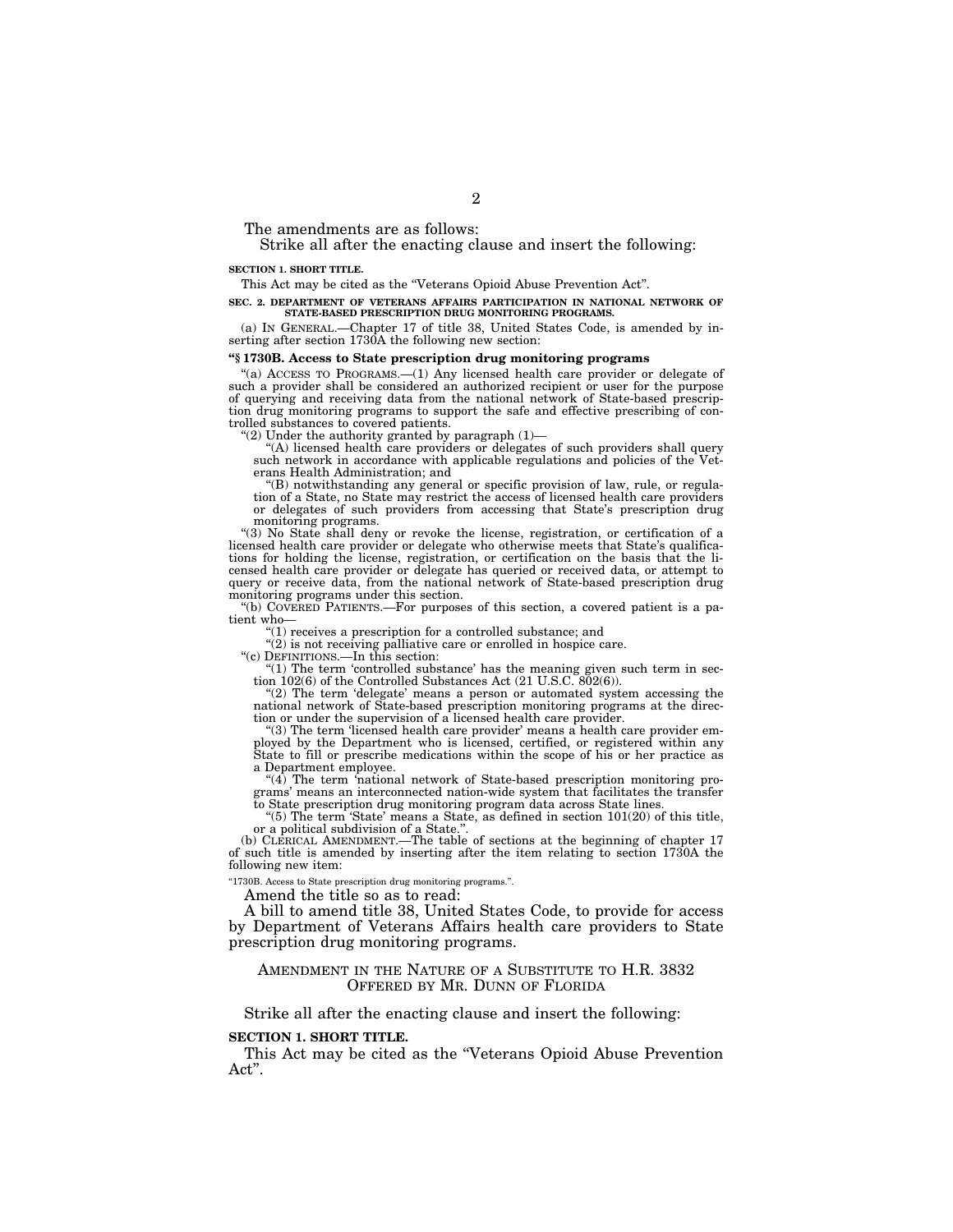# **SEC. 2. DEPARTMENT OF VETERANS AFFAIRS PARTICIPATION IN NA-TIONAL NETWORK OF STATE-BASED PRESCRIPTION DRUG MONITORING PROGRAMS.**

(a) IN GENERAL.—Chapter 17 of title 38, United States Code, is amended by inserting after section 1730A the following new section:

## **''§ 1730B. Access to State prescription drug monitoring programs**

"(a) ACCESS TO PROGRAMS.—(1) Any licensed health care provider or delegate of such a provider shall be considered an authorized recipient or user for the purpose of querying and receiving data from the national network of State-based prescription drug monitoring programs to support the safe and effective prescribing of controlled substances to covered patients.

"(2) Under the authority granted by paragraph  $(1)$ -

''(A) licensed health care providers or delegates of such providers shall query such network in accordance with applicable regulations and policies of the Veterans Health Administration; and

''(B) notwithstanding any general or specific provision of law, rule, or regulation of a State, no State may restrict the access of licensed health care providers or delegates of such providers from accessing that State's prescription drug monitoring programs.

''(3) No State shall deny or revoke the license, registration, or certification of a licensed health care provider or delegate who otherwise meets that State's qualifications for holding the license, registration, or certification on the basis that the licensed health care provider or delegate has queried or received data, or attempt to query or receive data, from the national network of State-based prescription drug monitoring programs under this section.

''(b) COVERED PATIENTS.—For purposes of this section, a covered patient is a patient who—

''(1) receives a prescription for a controlled substance; and

 $''(2)$  is not receiving palliative care or enrolled in hospice care.

''(c) DEFINITIONS.—In this section:

" $(1)$  The term 'controlled substance' has the meaning given such term in section 102(6) of the Controlled Substances Act (21 U.S.C. 802(6)).

"(2) The term 'delegate' means a person or automated system accessing the national network of State-based prescription monitoring programs at the direction or under the supervision of a licensed health care provider.

"(3) The term 'licensed health care provider' means a health care provider employed by the Department who is licensed, certified, or registered within any State to fill or prescribe medications within the scope of his or her practice as a Department employee.

 $\sqrt{\left(4\right)}$  The term 'national network of State-based prescription monitoring programs' means an interconnected nation-wide system that facilitates the transfer to State prescription drug monitoring program data across State lines.

''(5) The term 'State' means a State, as defined in section 101(20) of this title, or a political subdivision of a State.''.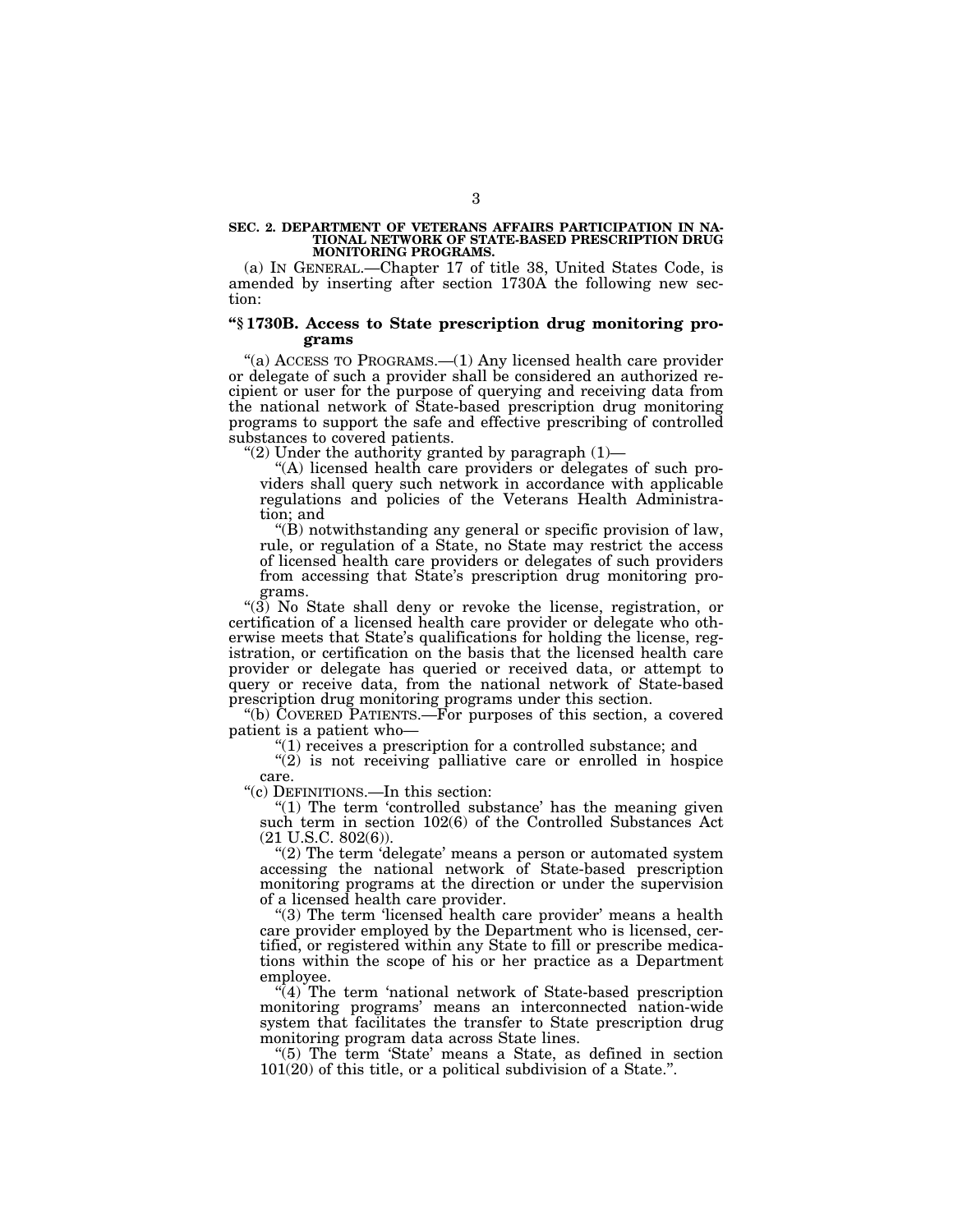(b) CLERICAL AMENDMENT.—The table of sections at the beginning of chapter 17 of such title is amended by inserting after the item relating to section 1730A the following new item: ''1730B. Access to State prescription drug monitoring programs.''.

Amend the title so as to read: ''A bill to amend title 38, United States Code, to provide for access by Department of Veterans Affairs health care providers to State prescription drug monitoring programs.''.

#### PURPOSE AND SUMMARY

H.R. 3832, as amended, the ''Veterans Opioid Abuse Prevention Act'' would allow for the greater sharing of information between the Department of Veterans Affairs (VA) and state-based prescription drug monitoring programs (PDMPs). Representative Neal Dunn of Florida introduced H.R. 3832 on September 26, 2017.

#### BACKGROUND AND NEED FOR LEGISLATION

The Centers for Disease Control and Prevention (CDC) defines a PDMP as an electronic database that tracks controlled substance prescriptions in a state and provides information about prescribing and patient patterns and behaviors.<sup>1</sup> PDMPs have been shown to improve prescribing, inform clinical practice, protect at-risk patients, and decrease substance abuse treatment admissions.2

In 2011, the National Association of Boards of Pharmacy (NABP) developed and launched the Prescription Monitoring Program (PMP) InterConnect to facilitate the secure exchange of information across state lines by PDMPs.3 According to NABP, PDMPs are, ". . . are enhanced by PMP InterConnect because [it] provides the means for physicians and pharmacists to more easily identify patients with prescription drug abuse and misuse problems, especially if those patients are crossing state lines to obtain drugs."<sup>4</sup> Currently 44 states and Washington, D.C. participate in PMP InterConnect with several additional states intending to begin sharing data using PMP InterConnect.5 6

Section 5701(l) of title 38 United States Code (U.S.C.) requires VA to disclose information to PDMPs for either a veteran or the dependent of a veteran who is prescribed a controlled substance through VA ''to the extent necessary to prevent misuse or diversion of prescription medications.'' Veterans Health Administration (VHA) Directive 1306 provides VA national policy for querying PDMPs.<sup>7</sup> It requires PDMPs to be queried prior to initiating therapy with a controlled substance, annually at a minimum, and more often when clinically indicated unless the patient is enrolled in hos-

 $^{\rm 1}$  What States Need to Know about PDMPs. Centers for Disease Control and Prevention. https://www.cdc.gov/drugoverdose/pdmp/states.html. Accessed April 30, 2018.  $^{\rm 2}$  Ibid.

<sup>3</sup> *NABP PMP InterConnect: The Only National Network of State-Based PMPs*. National Asso-ciation of Boards of Pharmacy. https://nabp.pharmacy/initiatives/pmp-interconnect/. Accessed April 30, 2018.<br><sup>4</sup> Ibid.

<sup>5</sup> United States Cong. House Committee on Veterans' Affairs. *Legislative Hearing*. April 17, 2018. 115th Cong. 2nd sess. Washington: GPO, 2018 (statement from the Honorable Neal Dunn,<br>U.S. House of Representatives, 2nd District, Florida).<br>"MABP PMP InterConnect: The Only National Network of State-Based PMPs. Natio

ciation of Boards of Pharmacy. https://nabp.pharmacy/initiatives/pmp-interconnect/. Accessed<br>April 30, 2018.<br><sup>7</sup> VHA Directive 1306. Query State Prescription Drug Monitoring Programs. October 19, 2016.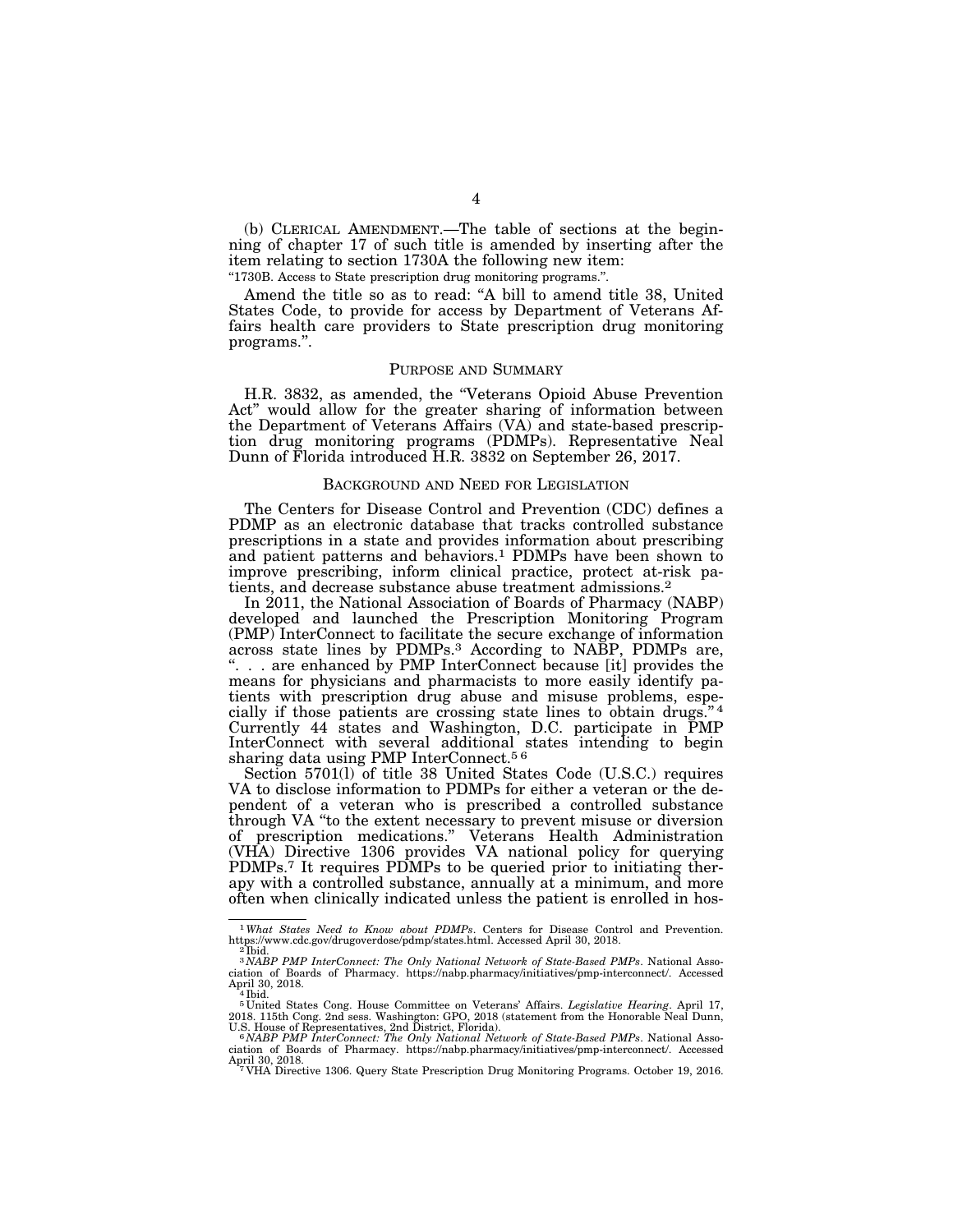pice care or receives a controlled substance prescription for five days or less without refills.8 The results of such query are required to be documented in the patient's medical record and are subject to limitations imposed by state law, in which case providers and prescribers are required to conform to the policies and recommendations of their state licensure.9 According to VA, this policy allows providers to identify patients receiving controlled substances from multiple providers which may assist in preventing accidental or intentional misuse or diversion and in the detection, prevention, and early treatment of substance use disorders.10 However, the policy does not allow VA to track controlled substance prescriptions across multiple states since VA lacks the authority to use a system like PMP InterConnect.

Section 2 of the bill would require VA to enter into an agreement with a national network of PDMPs to allow for the monitoring of controlled substance prescriptions written in participating states. It would also require VA health care providers practicing in states that do not have a PDMP to join the network of the closest state that does have a PDMP.

#### **HEARINGS**

On April 17, 2018, the Subcommittee on Health conducted a legislative hearing on a number of bills including H.R. 3832. The following witnesses testified:

The Honorable Beto O'Rourke, U.S. House of Representatives, 16th District, Texas; The Honorable Tim Walberg, U.S. House of Representatives, 7th District, Michigan; The Honorable Neal Dunn, U.S. House of Representatives, 2nd District, Florida; The Honorable Luis Correa, U.S. House of Representatives, 46th District, California; The Honorable Mike Coffman, U.S. House of Representatives, 6th District, Colorado; Louis J. Celli, Director, National Veterans Affairs and Rehabilitation Division, The American Legion; Adrian M. Atizado, Deputy National Legislative Director, Disabled American Veterans; Sarah S. Dean, Associate Legislative Director, Paralyzed Veterans of America; and Kayda Keleher, Associate Director, National Legislative Service, Veterans of Foreign Wars of the United States. Statements for the record were submitted by:

The Elizabeth Dole Foundation; the Independence Fund; Veteran Cannabis Project; Wounded Warrior Project; and Iraq and Afghanistan Veterans of America.

#### SUBCOMMITTEE CONSIDERATION

There was no Subcommittee consideration of H.R. 3832.

## COMMITTEE CONSIDERATION

On May 8, 2018, the full Committee met in open markup session, a quorum being present, and ordered H.R. 3832, as amended, to be reported favorably to the House of Representatives by voice vote.

<sup>8</sup> Ibid. 9 Ibid.

<sup>10</sup> Ibid.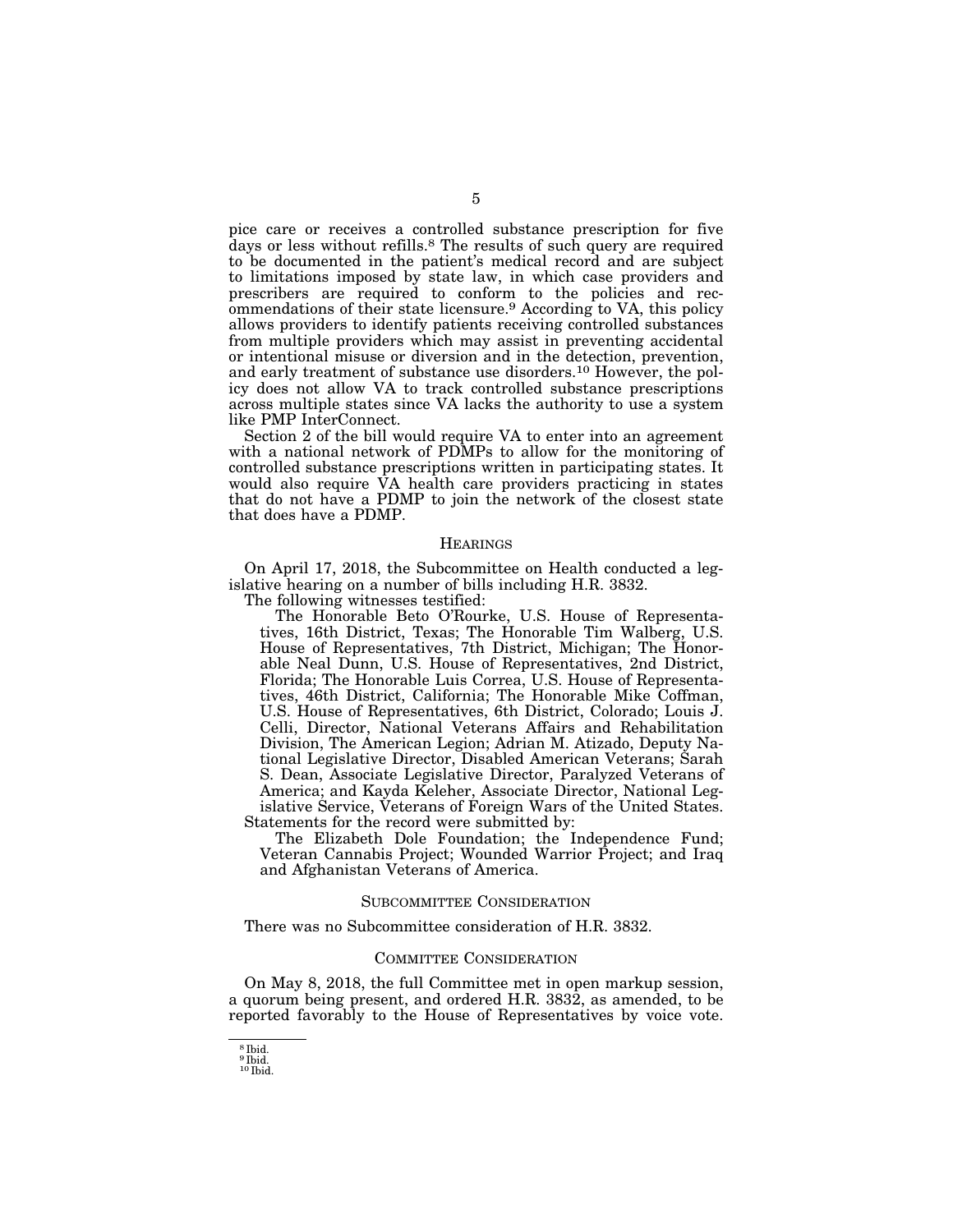During consideration of the bill, the following amendment was considered and agreed to by voice vote:

An amendment in the nature of a substitute offered by Representative Neal Dunn of Florida.

#### COMMITTEE VOTES

In compliance with clause 3(b) of rule XIII of the Rules of the House of Representatives, there were no recorded votes taken on amendments or in connection with ordering H.R. 3832, as amended, reported to the House. A motion by Representative Tim Walz of Minnesota, Ranking Member of the Committee on Veterans' Affairs, to report H.R. 3832, as amended, favorably to the House of Representatives was agreed to by voice vote.

## COMMITTEE OVERSIGHT FINDINGS

In compliance with clause  $3(c)(1)$  of rule XIII and clause  $(2)(b)(1)$ of rule X of the Rules of the House of Representatives, the Committee's oversight findings and recommendations are reflected in the descriptive portions of this report.

#### STATEMENT OF GENERAL PERFORMANCE GOALS AND OBJECTIVES

In accordance with clause  $3(c)(4)$  of rule XIII of the Rules of the House of Representatives, the Committee's performance goals and objectives are to improve communication between VA and statebased prescription drug monitoring programs in order to ensure the safe, effective, and appropriate prescribing of controlled substances to veteran patients.

## NEW BUDGET AUTHORITY, ENTITLEMENT AUTHORITY, AND TAX EXPENDITURES

In compliance with clause  $3(c)(2)$  of rule XIII of the Rules of the House of Representatives, the Committee adopts as its own the estimate of new budget authority, entitlement authority, or tax expenditures or revenues contained in the cost estimate prepared by the Director of the Congressional Budget Office pursuant to section 402 of the Congressional Budget Act of 1974.

#### EARMARKS AND TAX AND TARIFF BENEFITS

H.R. 3832, as amended, does not contain any Congressional earmarks, limited tax benefits, or limited tariff benefits as defined in clause 9 of rule XXI of the Rules of the House of Representatives.

### COMMITTEE COST ESTIMATE

The Committee adopts as its own the cost estimate on H.R. 3832, as amended, prepared by the Director of the Congressional Budget Office pursuant to section 402 of the Congressional Budget Act of 1974.

### CONGRESSIONAL BUDGET OFFICE COST ESTIMATE

Pursuant to clause  $3(c)(3)$  of rule XIII of the Rules of the House of Representatives, the following is the cost estimate for H.R. 3832, as amended, provided by the Director of the Congressional Budget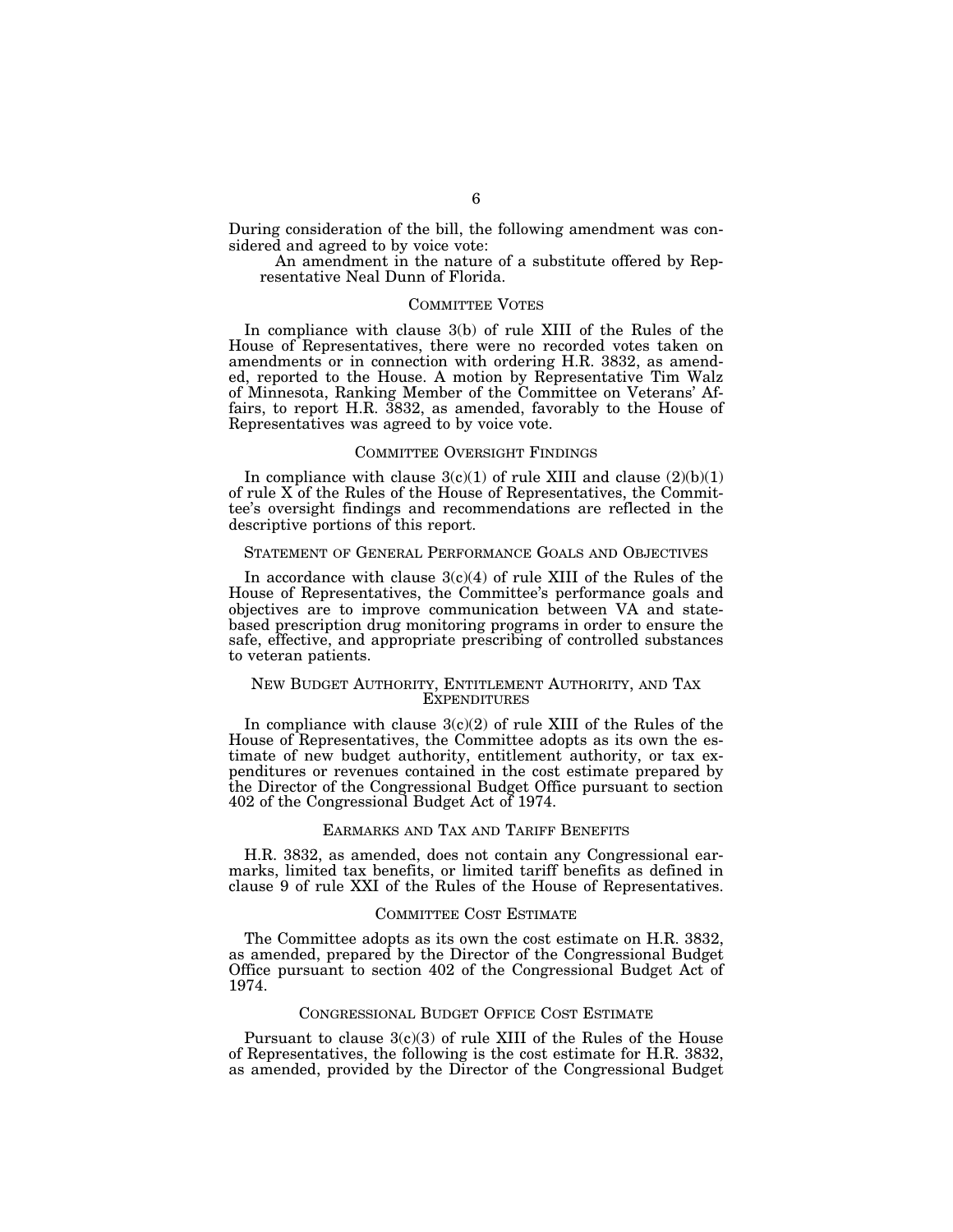Office pursuant to section 402 of the Congressional Budget Act of 1974:

### U.S. CONGRESS, CONGRESSIONAL BUDGET OFFICE, *Washington, DC, May 11, 2018.*

Hon. PHIL ROE, M.D.,

*Chairman, Committee on Veterans' Affairs,* 

*House of Representatives, Washington, DC.* 

DEAR MR. CHAIRMAN: The Congressional Budget Office has prepared the enclosed cost estimate for H.R. 3832, the Veterans Opioid Abuse Prevention Act.

If you wish further details on this estimate, we will be pleased to provide them. The CBO staff contact is Ann E. Futrell.

Sincerely,

KEITH HALL, *Director.* 

#### Enclosure.

## *H.R. 3832—Veterans Opioid Abuse Prevention Act*

H.R. 3832 would require medical providers at the Department of Veterans Affairs (VA) who prescribe controlled substances to veterans to seek information regarding those veterans from state programs that monitor prescription drug use. Under current policy, VA medical providers are required to query those state programs when prescribing such drugs. This bill would, therefore, codify VA's existing practice. As a result, CBO estimates that implementing the bill would cost less than \$500,000 over the  $2019-2023$  period, primarily to prepare the necessary regulations. That spending would be subject to the availability of appropriated funds.

Enacting H.R. 3832 would not affect direct spending or revenues; therefore, pay-as-you-go procedures do not apply.

CBO estimates that enacting H.R. 3832 would not increase net direct spending or on-budget deficits in any of the four consecutive 10-year periods beginning in 2029.

H.R. 3832 would impose intergovernmental mandates as defined in the Unfunded Mandates Reform Act (UMRA). The bill would require state-operated prescription drug monitoring programs (PDMPs) to allow VA personnel to access the databases and would preempt state laws by limiting states' authority to revoke or deny medical licenses of VA personnel who access PDMP data. CBO estimates that the incremental cost to provide access to PDMP databases by VA personnel would be minimal because PDMPs are already operational in nearly every state and servicing new users would not require significant changes to the programs. Although the preemption would limit the application of state laws, it would impose no duty on states that would result in additional spending or loss of a revenues. Therefore, the costs of the mandates would not exceed the threshold established in UMRA (\$80 million in 2018, adjusted annually for inflation).

The bill contains no private-sector mandates as defined in UMRA.

The CBO staff contact for this estimate is Ann E. Futrell (for federal costs) and Andrew Laughlin (for mandates). The estimate was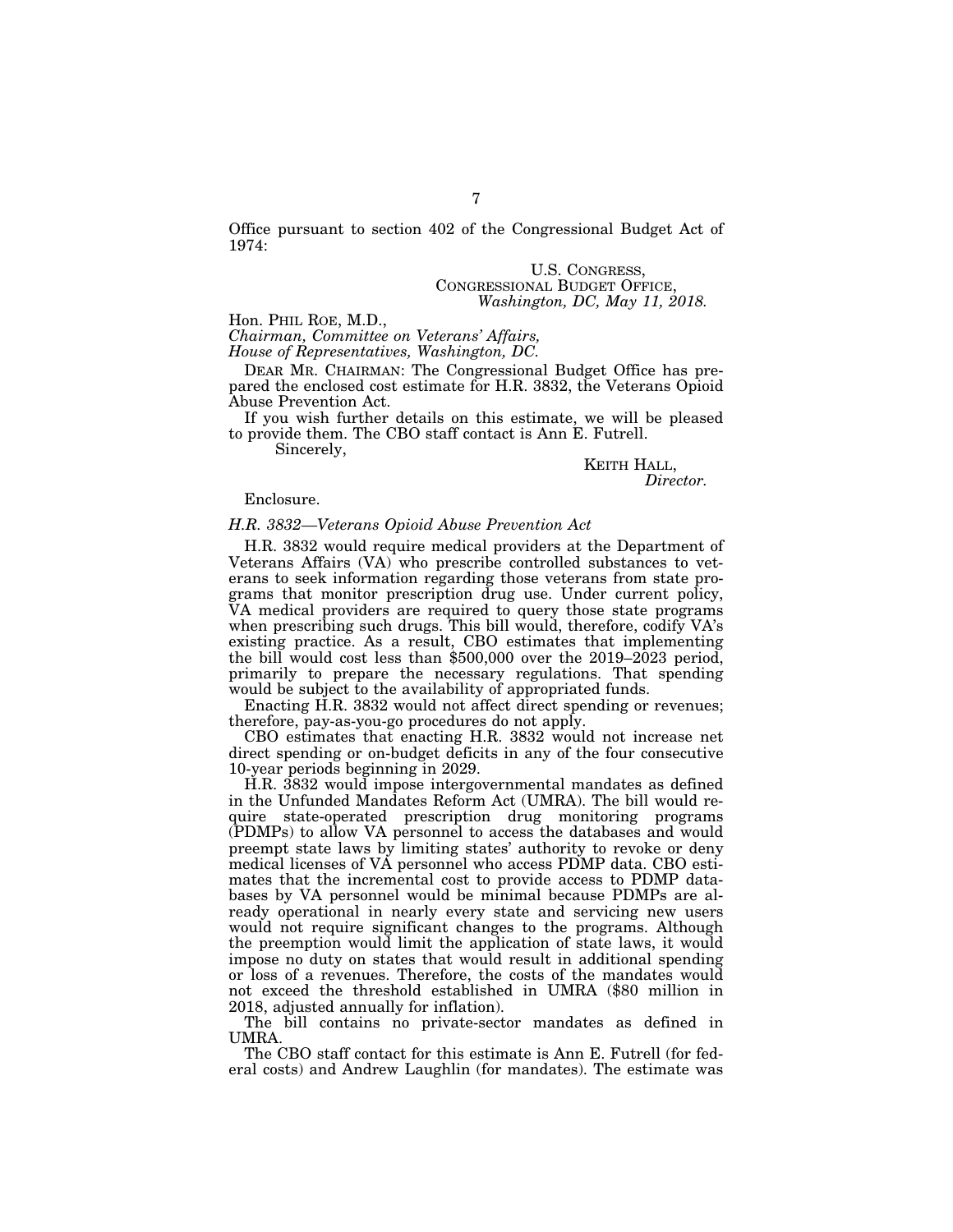reviewed by Leo Lex, Deputy Assistant Director for Budget Analysis.

## FEDERAL MANDATES STATEMENT

The Committee adopts as its own the estimate of Federal mandates regarding H.R. 3832, as amended, prepared by the Director of the Congressional Budget Office pursuant to section 423 of the Unfunded Mandates Reform Act.

## ADVISORY COMMITTEE STATEMENT

No advisory committees within the meaning of section 5(b) of the Federal Advisory Committee Act would be created by H.R. 3832, as amended.

#### STATEMENT OF CONSTITUTIONAL AUTHORITY

Pursuant to Article I, section 8 of the United States Constitution, H.R. 3832, as amended, is authorized by Congress' power to ''provide for the common Defense and general Welfare of the United States.''

# APPLICABILITY TO LEGISLATIVE BRANCH

The Committee finds that H.R. 3832, as amended, does not relate to the terms and conditions of employment or access to public services or accommodations within the meaning of section 102(b)(3) of the Congressional Accountability Act.

#### STATEMENT ON DUPLICATION OF FEDERAL PROGRAMS

Pursuant to clause  $3(c)(5)$  of rule XIII of the Rules of the House of Representatives, the Committee finds that no provision of H.R. 3832, as amended, establishes or reauthorizes a program of the Federal Government known to be duplicative of another Federal program, a program that was included in any report from the Government Accountability Office to Congress pursuant to section 21 of Public Law 111–139, or a program related to a program identified in the most recent Catalog of Federal Domestic Assistance.

#### DISCLOSURE OF DIRECTED RULEMAKING

Pursuant to section 3(i) of H. Res. 5, 115th Cong. (2017), the Committee estimates that H.R. 3832, as amended, contains no directed rulemaking that would require the Secretary to prescribe regulations.

# SECTION-BY-SECTION ANALYSIS OF THE LEGISLATION

#### *Section 1. Short title*

Section 1 of the bill would establish a short title for 3832, as amended, of the ''Veterans Opioid Abuse Prevention Act.''

### *Section 2. Department of Veterans Affairs participation in national network of State-based prescription drug monitoring programs*

Section 2(a) of the bill would amend Chapter 17 of title 38 U.S.C. by inserting after section 1730A a new section "1730B. Access to State prescription drug monitoring programs.''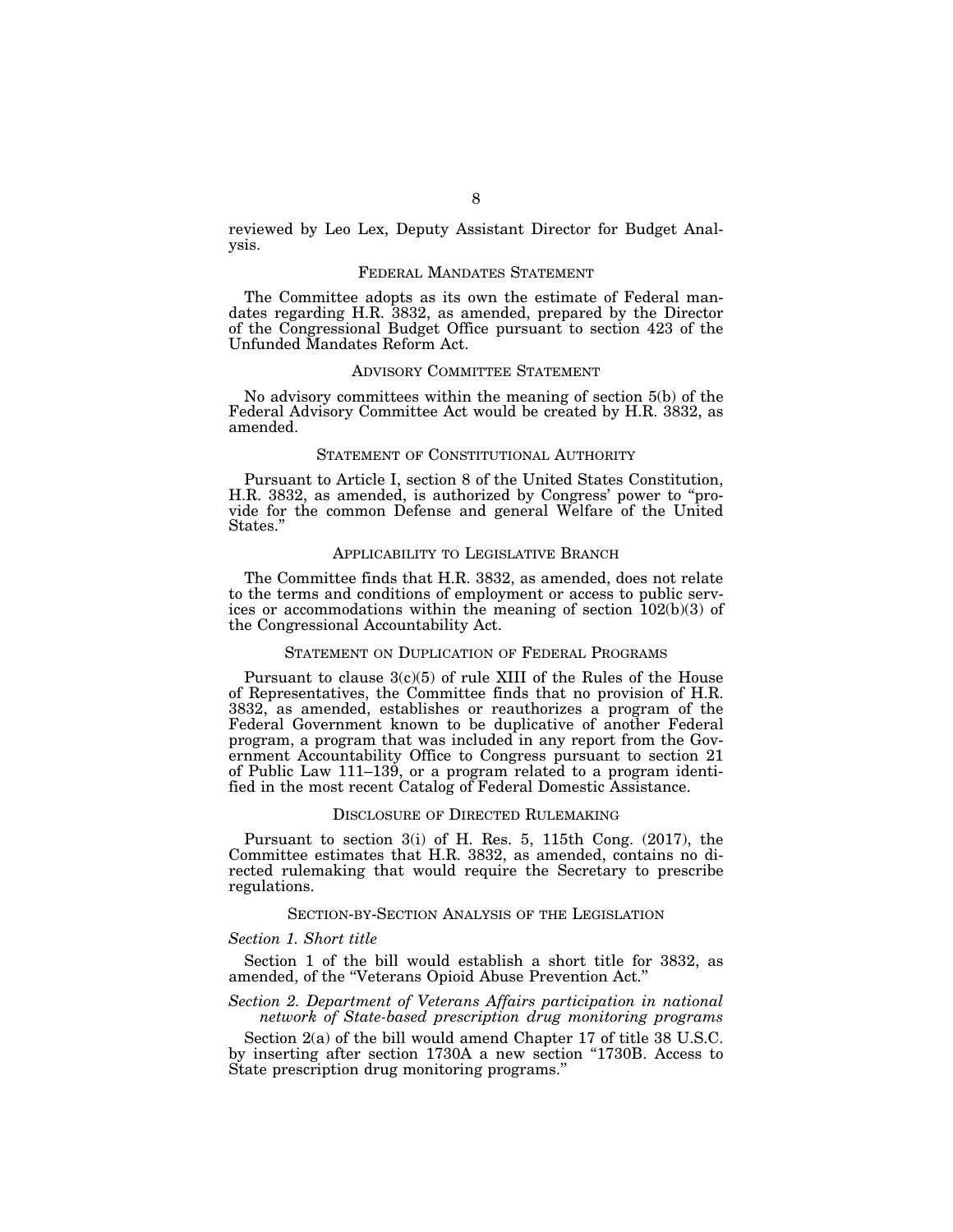The new section 1730B(a) would require that any licensed health care provider or delegate of such provider is required to be considered an authorized recipient or user for the purpose of querying and receiving data from the national network of State-based prescription drug monitoring programs to support the safe and effective prescribing of controlled substances to covered patients. It would also require licensed health care providers or delegates of such providers to query such network in accordance with applicable VHA regulations and policies and, notwithstanding any general or specific provision of law, rule, or regulation of a State, no State is authorized to restrict the access of licensed health care providers or delegates of such providers from accessing that State's prescription drug monitoring programs. It would further require that no State deny or revoke the license, registration, or certification of a licensed health care provider or delegate who otherwise meets that State's qualifications for holding the license, registration, or certification on the basis that the licensed health care provider or delegate has queried or received data, or attempt to query or receive data, from the national network of State-based prescription drug monitoring programs under this section.

The new section 1730B(b) would stipulate that, for the purpose of this section, a covered patient is a patient who receives a prescription for a controlled substance and is not receiving palliative care or enrolled in hospice care.

The new section 1730B(c) would define the term: "controlled substance" as having the meaning given such term in section  $102(6)$ of the Controlled Substances Act (21 U.S.C. 802(6)); ''delegate'' as meaning a person or automated system accessing the national network of State-based prescription monitoring programs at the direction or under the supervision of a licensed health care provider; ''licensed health care provider'' as meaning a health care provider employed by VA who is licensed, certified, or registered within any State to fill or prescribe medications within the scope of his or her practice as a VA employee; ''national network of State-based prescription monitoring programs'' as meaning an interconnected nation-wide system that facilitates the transfer to State prescription drug monitoring program data across State lines; ''State'' as meaning a State as defined in section 101(20) of title 38 U.S.C. or a political subdivision of a State.

Section 2(b) of the bill would amend the table of sections at the beginning of chapter 17 of title 38 U.S.C. by inserting after the item relating to section 1730A the following new item: "1730B. Access to State prescription drug monitoring programs.''.

#### CHANGES IN EXISTING LAW MADE BY THE BILL, AS REPORTED

In compliance with clause 3(e) of rule XIII of the Rules of the House of Representatives, changes in existing law made by the bill, as reported, are shown as follows (existing law proposed to be omitted is enclosed in black brackets, new matter is printed in italic, existing law in which no change is proposed is shown in roman):

#### CHANGES IN EXISTING LAW MADE BY THE BILL, AS REPORTED

In compliance with clause 3(e) of rule XIII of the Rules of the House of Representatives, changes in existing law made by the bill,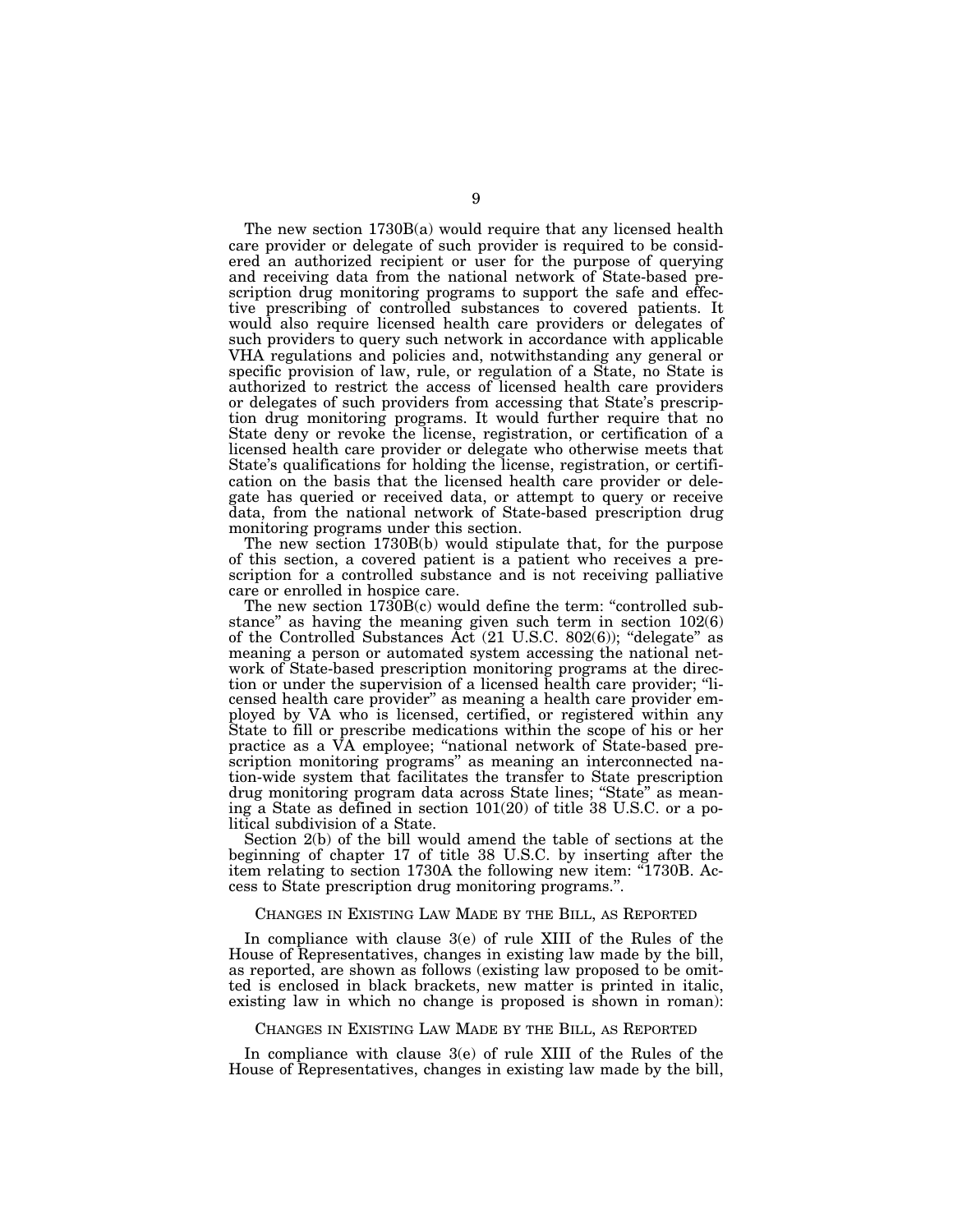as reported, are shown as follows (new matter is printed in italic and existing law in which no change is proposed is shown in roman):

#### **TITLE 38, UNITED STATES CODE**

\* \* \* \* \* \* \*

# **PART II—GENERAL BENEFITS**

\* \* \* \* \* \* \*

# **CHAPTER 17—HOSPITAL, NURSING HOME, DOMICILIARY, AND MEDICAL CARE**

#### SUBCHAPTER I—GENERAL

Sec. 1701. Definitions.

\* \* \* \* \* \* \* \* SUBCHAPTER III—MISCELLANEOUS PROVISIONS RELATING TO HOSPITAL AND NURSING HOME CARE AND MEDICAL TREATMENT OF VETERANS

\* \* \* \* \* \* \* *1730B. Access to State prescription drug monitoring programs.* 

\* \* \* \* \* \* \*

## SUBCHAPTER III—MISCELLANEOUS PROVISIONS RELATING TO HOSPITAL AND NURSING HOME CARE AND MEDICAL TREATMENT OF VETERANS

\* \* \* \* \* \* \*

## *§ 1730B. Access to State prescription drug monitoring programs*

*(a) ACCESS TO PROGRAMS.—(1) Any licensed health care provider or delegate of such a provider shall be considered an authorized recipient or user for the purpose of querying and receiving data from the national network of State-based prescription drug monitoring programs to support the safe and effective prescribing of controlled substances to covered patients.* 

*(2) Under the authority granted by paragraph (1)—* 

*(A) licensed health care providers or delegates of such providers shall query such network in accordance with applicable regulations and policies of the Veterans Health Administration; and* 

*(B) notwithstanding any general or specific provision of law, rule, or regulation of a State, no State may restrict the access of licensed health care providers or delegates of such providers from accessing that State's prescription drug monitoring programs.* 

*(3) No State shall deny or revoke the license, registration, or certification of a licensed health care provider or delegate who otherwise meets that State's qualifications for holding the license, registration, or certification on the basis that the licensed health care provider or delegate has queried or received data, or attempt to query or receive data, from the national network of State-based prescription drug monitoring programs under this section.*